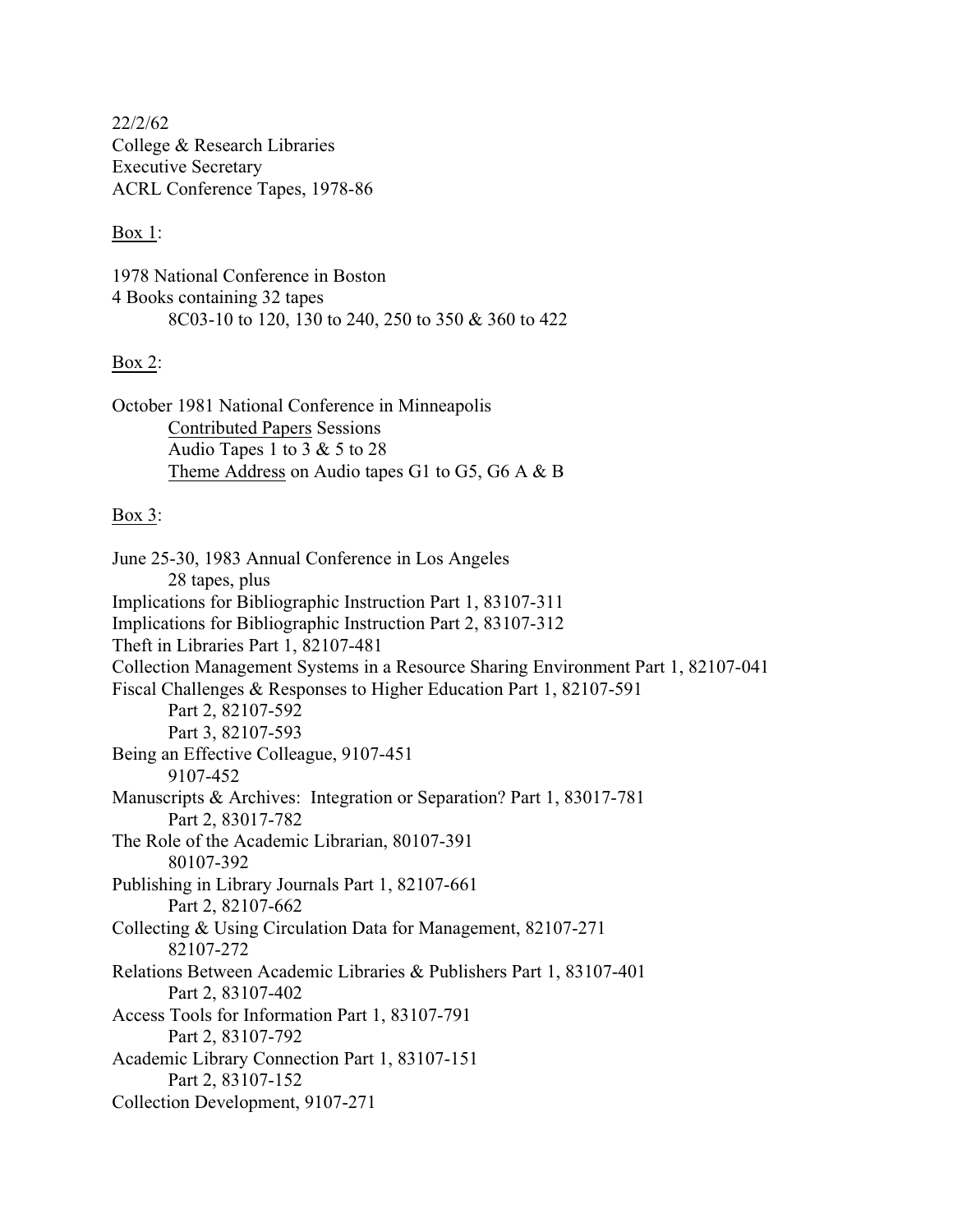## 22/2/62 2

9107-272 Community College Library Connections, 83107-280 Periodical Selection in College Libraries, 83107-200 Education Role of the Academic Library, 83107-670 Seminar in the Changing Role of Director of University Libraries; "Tapes 1-3, 6, 11"; "Tonemaster" and "Memorex 90".

## Box 4:

April 4-7, 1984 National Conference in Seattle 3 books containing 35 tapes 491-81 - 1 to 21, 22 A & B, 23 to 34

#### Box 5:

April 9-12, 1986, National Conference in Baltimore, MD in 4 books containing 39 tapes 86121-010 to 86121-390

#### Box 6

- April 9-12, 1986, National Conference in Baltimore, MD 7 tapes, 86121-010 - 70 (duplicates in Box 5 of this collection)
- March 29-April 1, 1995 National Conference, Pittsburgh, PA 60 tapes, H146-2 - 28, H146-30A - 34, H146-36 - 54, HL146-56, 58, 60, 62

#### Box 7

April 9-12, 1986 National Conference in Baltimore, MD (cont.) 32 tapes, 86121-080 - 390 (duplicates in Box 5 of this collection)

April 4-7, 1984, National Conference in Seattle, WA 40 tapes, ACRL 491-84, No. 1-34 (some sessions on multiple tapes)

#### Box 8

April 12-14, 1992, National Conference in Salt Lake City, UT 73 tapes, ACRL-200 - 208, 210-32, 234-258, 261 (some sessions on multiple tapes)

Box 9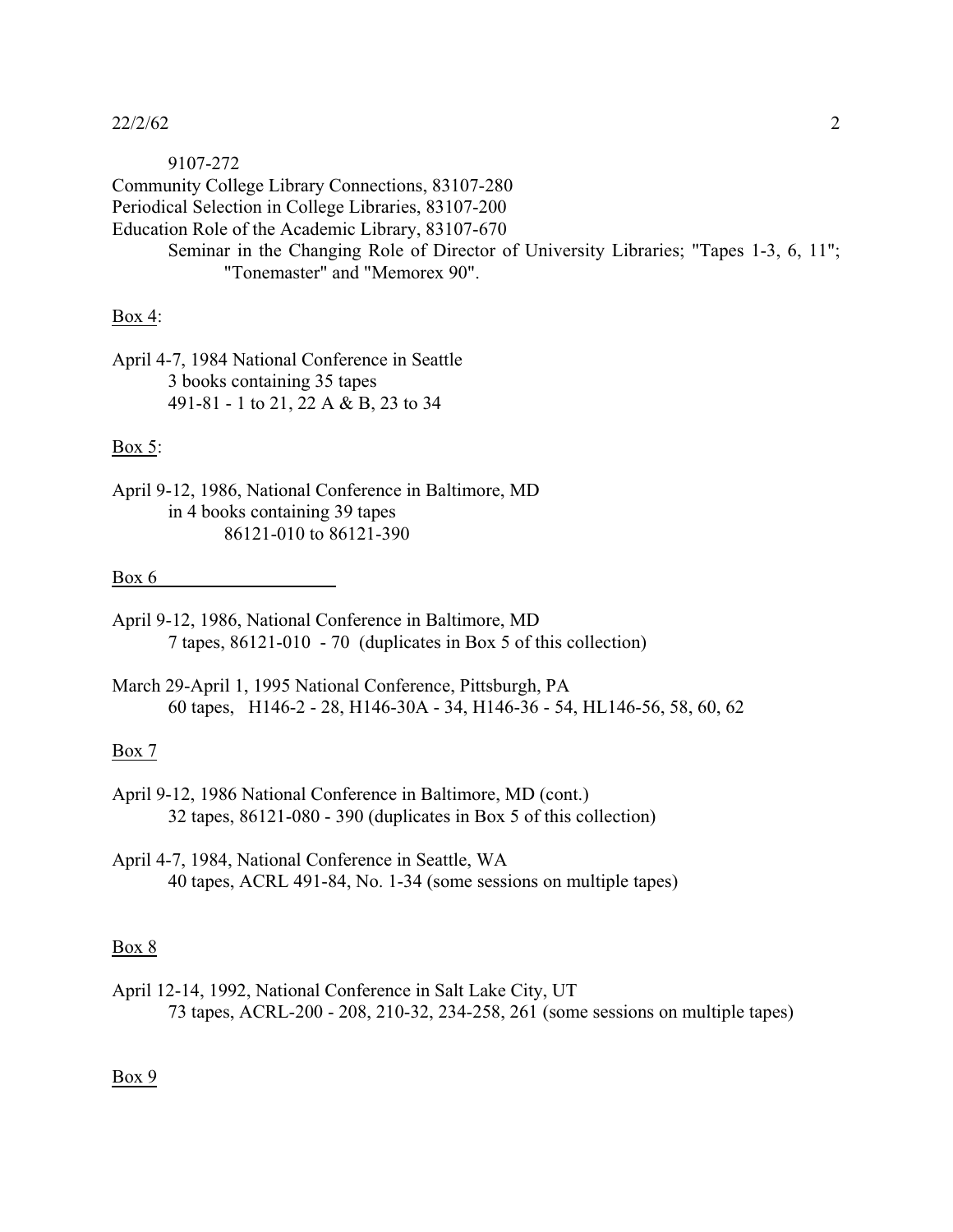## $22/2/62$  3

April 11-14, 1997, National Conference in Nashville, TN 61 tapes, Q146-2-3, 6-11, Q146-13-17, Q146-19-22, Q146-24-65A Includes "Race Matters," by Cornel West (1 tape)

# Box 10

April 8-11, 1999, National Conference in Detroit, MI 71 tapes,  $S133-1-2$ ,  $S133-5-15$ ,  $S133-17-27$ ,  $S133-29-43$ ,  $S133-45-50$ ,  $S133-52-$ 59,  $S133-61-65$ ,  $S133-67-68$ ,  $S133-70-79$ Tape #S133-78, "Keynote: Reclaiming What We Own," S. Rosenzweig

## Box 11

April 10-13, 2003 National Conference in Charlotte, NC 80 compact discs total 26 CDs, RL03-03-RL-03-002-022 (some sessions on multiple CD's, e.g., RL03-005, discs 1 and 2) (folder 1/3) 26 CDs, RL03-23-RL03-42, RL03-44 (folder 2/3) 28 CDs, RL03-046-RL03-070

# Box 12:

January 11, 1988 Midwinter Meeting in San Antonio, TX CLS Historical Commission Interview–Dale Carrison, 5 tapes

1991 CAUSE/EDUCOM 5 tapes, 9142

- June 29-July 4, 1991 Annual Conference in Atlanta, GA 13 tapes, 009-101
- June 25-July 1, 1992 Annual Conference in San Francisco, CA 24 tapes, 207-362
- June 24 July 1, 1993 Annual Conference in New Orleans, LA 22 tapes, 301-379
- 1995 "Your Paper: Its Preparation and Presentation," Susan Dodson 2 tapes
- 1971 "Sound of American Libraries," mid-winter meeting, Chicago, 1 tape.

Box 13: